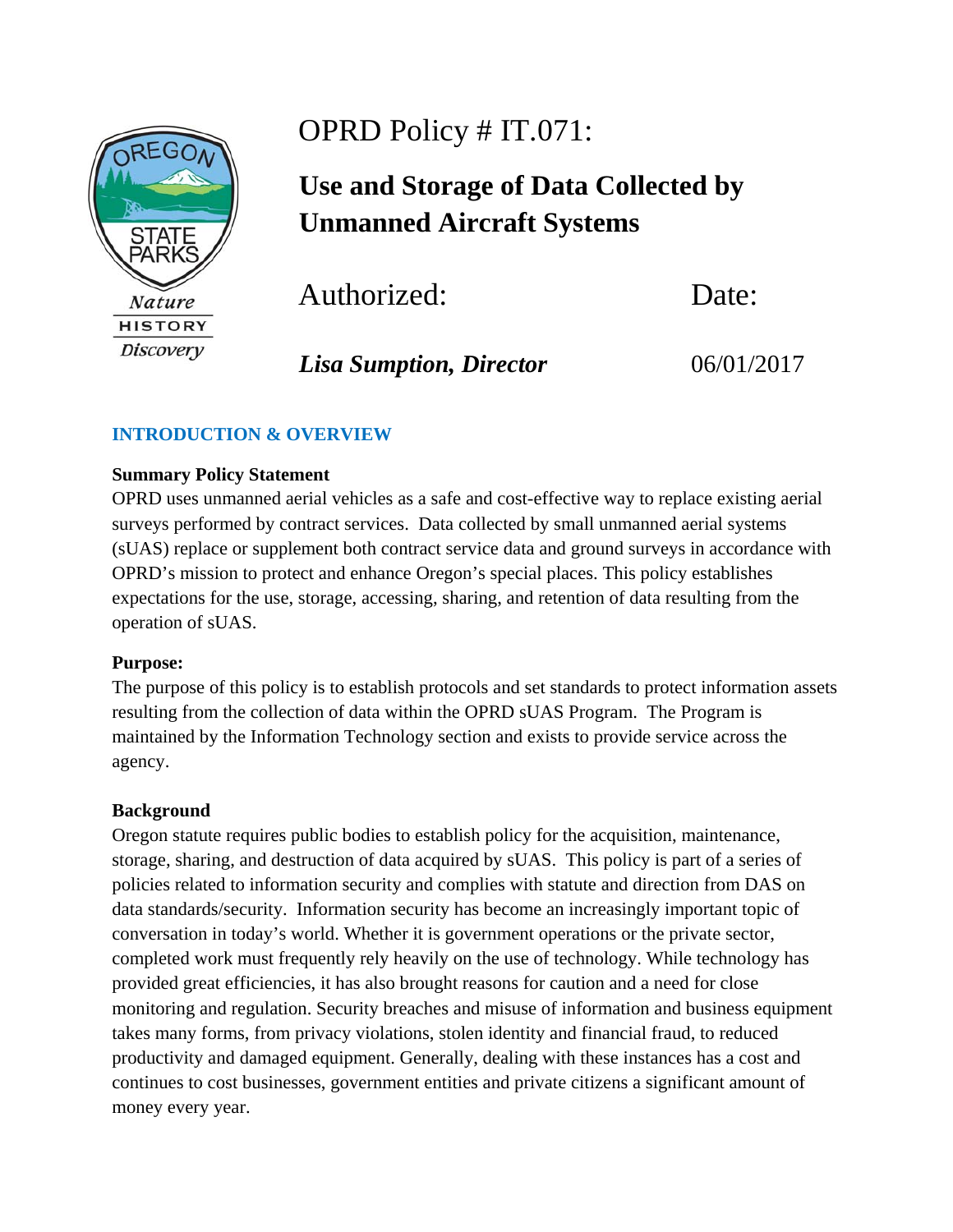In Oregon, there are several laws and policies that govern this topic, as outlined in the Authority section. OPRD's Chief Information Officer developed this policy to clarify statewide laws and policies, detail OPRD's policy for protecting information assets, and provide relevant guidance for agency employees.

## **Goals**

The goals of this policy are to ensure that OPRD employees understand the following:

- OPRD employees have the responsibility to keep information and technology assets secure;
- Security is consistently applied for employees' use of information resources and provides a framework for tracking information assets; and
- OPRD must remain in compliance with both statewide security policies and State law regarding the use of and any data collected with sUAS by public bodies.

## **Scope**

*Applicability:* This policy applies to all information assets, whether paper-based, held within data bases, mobile based, general portable or permanent electronic files, documents, worksheets, geospatial, engineering drawings, photography, video or graphical in nature. *Audience:* This policy is directed to all OPRD employees and volunteers whether or not they utilize electronic information assets.

## **Authority**

The authority for this policy is established in ORS 837.300 to 837.900 Use of Unmanned Aircraft Systems and ORS192.501 generally Oregon's record retention laws. Statute addresses the use, operation and storage of resultant data acquired by sUAS. OPRD authority to develop policy on major programs under its control is represented in Gen.010 Development and Management Policy.

## Related Policies & Procedures

This policy is related to the following OPRD policies:

- IS 030.010 PR Information Asset classification, defining the risk levels for classifying information assets.
- IT-070 Use of sUAS by OPRD and Contractors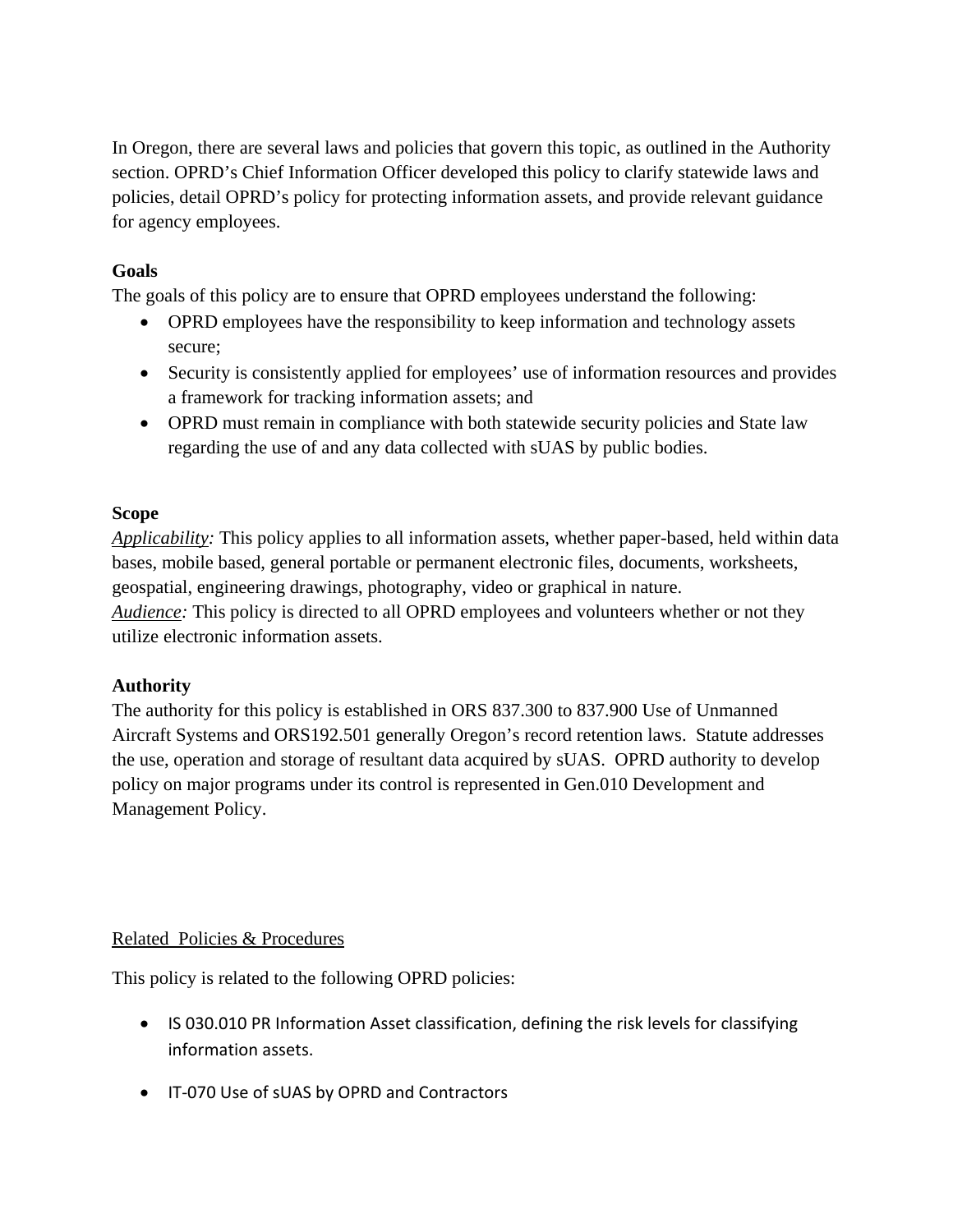# **POLICY PROVISIONS**

#### **Definitions**

Asset: Anything that has value to the organization.

Information: Any knowledge that can be communicated or documentary material, regardless of its physical form or characteristics.

Information Security: Preservation of confidentiality, integrity and availability of information, including authenticity, accountability, non-repudiation, and reliability.

Integrity: A security principle that makes sure that information and systems are not modified maliciously or accidentally.

Risk: The likelihood of a threat agent taking advantage of vulnerability and the resulting business impact. A risk is the loss potential or probability that a threat will exploit the vulnerability.

Security Policy: Documentation that describes senior management's directives toward the role that security plays within the organization. It provides a framework within which an organization establishes needed levels of information security to achieve the desired confidentiality, availability and integrity goals. A policy is a statement of information values, protection responsibilities, and organization commitment managing risks.

Small Unmanned Aircraft System (UAS): Means an unmanned flying machine, commonly known as a drone, and its associated elements, including communication links and the components that control the machine.(ORS 837.300)

Public body- has the meaning given that term in ORS 174.109

## **Policy Statements**

## **General**

- 1) Data collected by sUAS may be used to count, classify, observe and measure cultural, natural, physical resources and assets.
- 2) OPRD will hold data collected in a secure and safe manner in accordance to Information Security Policies, and will provide data via public access requests as applicable to public records laws. Providing data classified as level 3 or 4 must have overriding need and be approved by the Director or designee.
- 3) Data collected by sUAS will be retained by OPRD to the standards set forth by the Secretary of State for OPRD's handling and retention of information.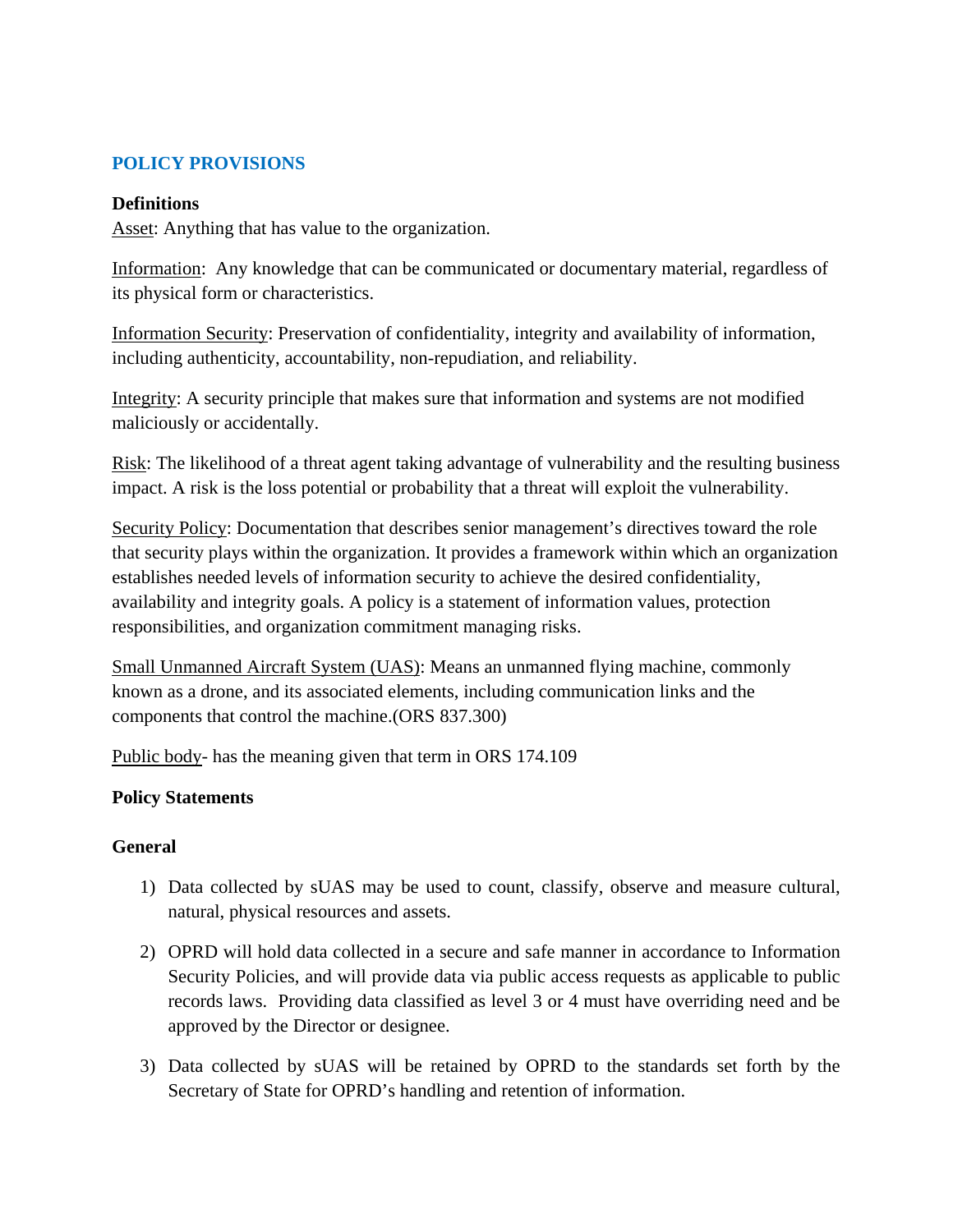- 4) Data collected by sUAS will be primarily used for internal projects by OPRD, and/or for reference to cultural, natural, physical resources and assets. Data will occasionally be included in publicly available websites for consumption by the general public, at the sole discretion of OPRD. Technical data shared with other entities will be established by formal agreement. In the event that data is made available via third party storage, it will be vetted by OPRD as generally available and informational data. Third party providers shall be under the same obligations as OPRD to securely store and manage data as established by formal agreement.
- 5) Data collected by sUAS will be managed and stored centrally under the supervision of the sUAS Coordinator and the OPRD CIO. Data collected by sUAS shall have an accompanying collection report which includes at minimum the following: date of collection, name of sUAS pilot in command, OPRD responsible party if different than PIC, latitude and longitude of the center of the data collection, general description of the type of data collected, network location of data. Copies of collection reports shall be submitted to OPRD sUAS Coordinator.

## **Security Review**

OPRD sUAS data owners will perform annual reviews of the general security of the data collected, including retention. Reviews shall be verified by OPRD sUAS Coordinator.

#### **Exceptions**

None.

## **Roles and Responsibilities**

Administrator, Business and TechnologySolutions Division: Approve policy and subsequent reviews. Approve process for granting, changing and terminating access to information assets for employees at the various stages of their employment, from initial hire, to voluntary changes and termination.

Chief Information Officer: Educate management on the provisions of this policy; provide assistance with how to use the relevant portions for policy users, be it staff, manager or both; monitor the use of the policy, review user comments and track changes in State direction; revise the policy when needed.

sUAS Coordinator: Collate internal use reports and provide annual summary to Oregon Department of Aviation. Manage storage of OPRD sUAS data and maintain public access to OPRD sUAS policy.

#### **Failure to Comply**

Failure to comply with this policy may be cause for disciplinary action up to an including dismissal.